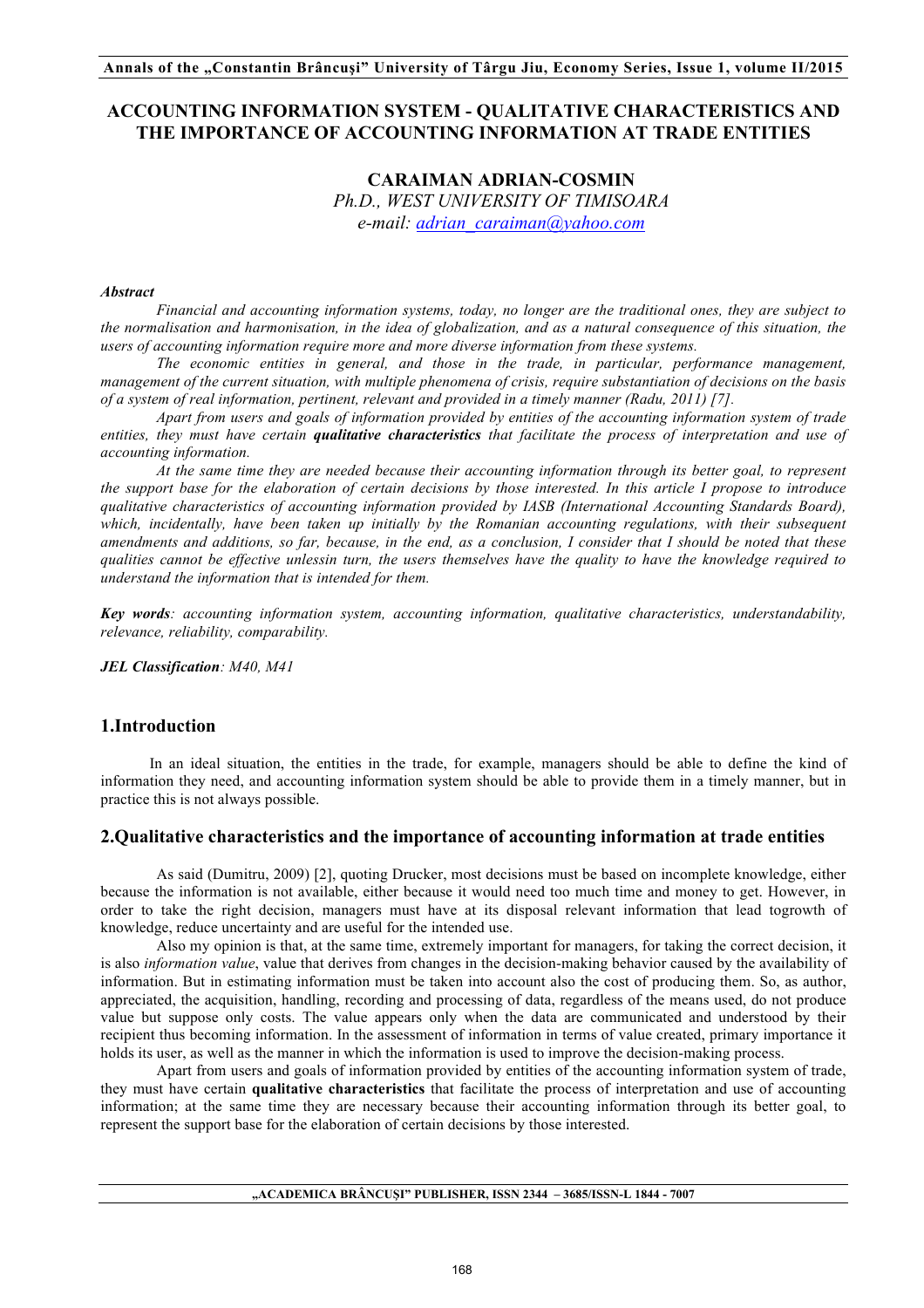As the author said, accounting information must be, above all, produced with respect for the rules, and the two principles of regularity and sincerity can be considered quality criteria.

According to American rules, for information used in economic decisions making are required, in particular, the four essential characteristics, as follows:

-*pertinence*-information ability to influence the decisions of users by letting them either to evaluate the past, present and future events, either to confirm and correct previous evaluations;

-*reliability* -is based on the absence of noticeable errors in the information communicated and the representation of reality; this accurate representation depends on the validity and of the absence of the error in the description,the research of the substance, of verifiability, of objectivity, of prudence, of completeness;

-*understanding*- represents the understanding of information by users who do not have specialized knowledge;

-*the comparability* of the information that must be assessed in time and space. Thus, in time the comparability of information allows identifying tendenciesposition and financial performance of the entity, and in space, the comparability of financial statements of different entities to assess the relative financial positions of evolution and their performance.

But these four criteria are however difficult to achieve; that is why it is necessary, says the author, to determine a threshold of indispensable quality. On the other hand, these four quality criteria are not effective in the presence of a period for the production of information and a cost (financial, political) compared to the benefits obtained and the cost of opportunity is a compulsion for qualitative characteristics. These limits concerning relevant and credible information are reported also by the general framework of the IASB (International Accounting Standards Board), and according to this framework, in order to be useful, accounting information must possess the superior characteristics of pertinence, reliability and comparability.

The Romanian accounting regulations harmonized with Directive IV, of the European Economic Communities and with International Accounting Standards, approved by OMFP nr. 94/29.01.2001, published in Official Gazette nr. 85/20.02.2001 [8], took over the quality characteristics laid down in the general framework for drawing up and presentation of the financial statements prepared by the IASB-paragraph nr. 24, namely: **understanding, relevance, reliability and comparability.**

However, OMFP nr. 94/29.01.2001 presents other features also, namely: **materiality, accurate representation, the prevalence of economic on the judiciary, prudence and integrity.**

• Subsequently, the Romanian accounting regulations shall establish, through OMFP nr. 3055/2009, approving the rules of accounting in accordance with the European directives, published in Official Gazette nr. 766/10.11.2009 [9], that information must have the following characteristics:

#### **Understanding**

An essential quality of the information provided by the financial statements is that they need to be easily understood by users. To this end, it is assumed that users have sufficient knowledge about doing business and economic activities, of getting accountingknowledge and have the desire to study the information presented with due care. However, information on some complex issues, which should be included in the financial statements due to their relevance in economic decision-making should not be excluded solely on the ground that it might be too difficult to understand for certain users.

#### **Relevance**

To be useful, the information must be relevant for decision-making by users. The information is relevant when it affects the economic decisions of users by helping them to evaluate past, present or future events, to confirm or correct their previous assessments. The relevance of information is influenced by its nature and materiality. In some cases, the nature of the information is sufficient, by itself, to determine its relevance. In other cases, both the nature and materiality are important, and for the purposes of these regulations, it is considered that the information is significant if its omission or misstatement could influence the economic decisions of users, taken on the basis of the annual financial statements. In analyzing the meaning of an element are taken into account the size and/or nature of the omission or of erroneous declaration that is judged in this context.

#### **Credibility**

The information is credible when it does not contain significant errors, it is not biased, and users can trust that it represents accurately what it has set out to be or what they reasonably expected to.

To be credible, the information must represent withaccuracy the transactions and other events that eitherare intended to be represented, either is reasonably expected to represent them.

In order for the information to present in a credible manner the events and transactions which aims to represent them, it is necessary that they be accounted for and presented in accordance with the fund and their economic reality and not merely with their legal form.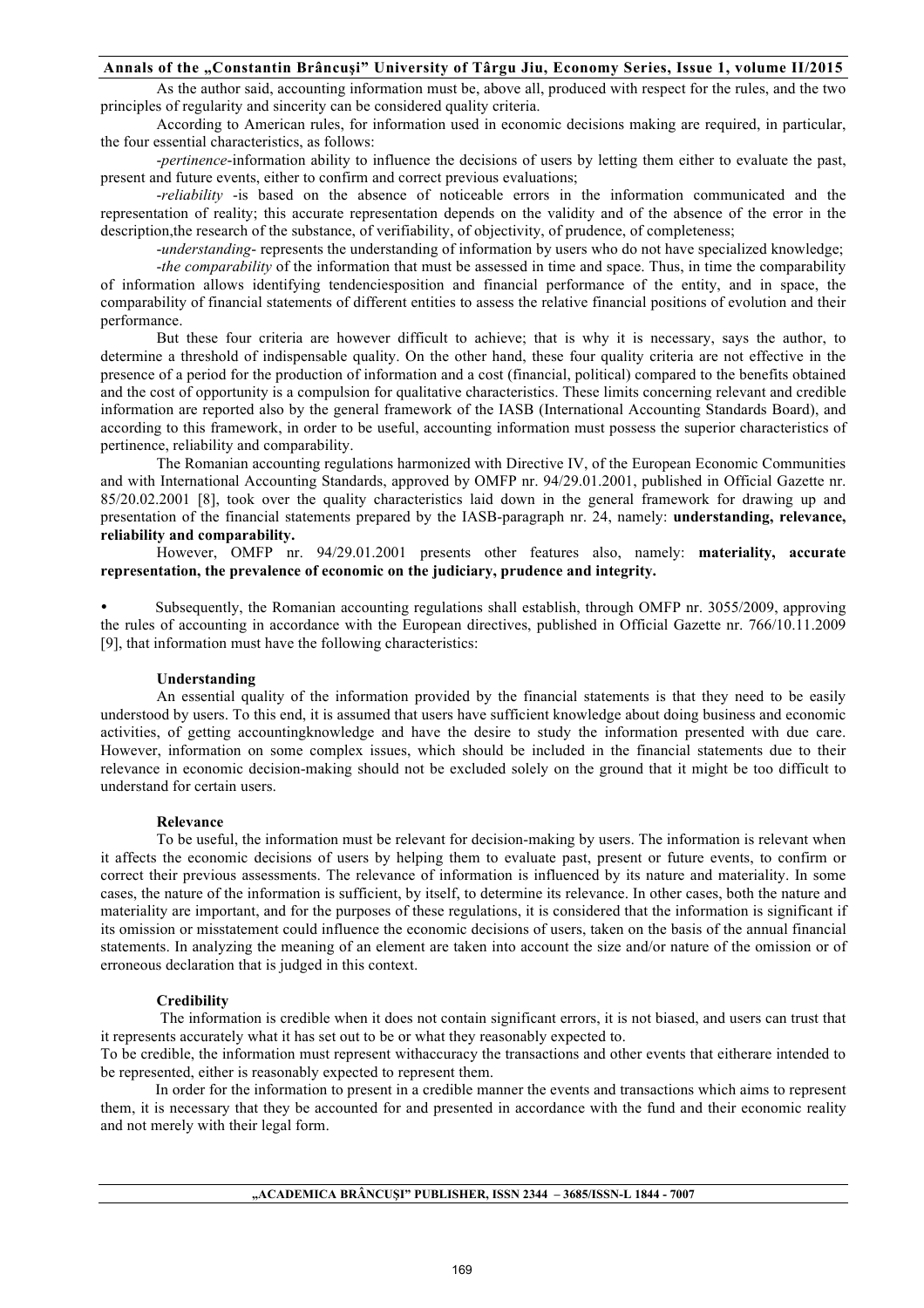Also, in order to be credible, the information contained in the financial statements must be neutral, meaning devoid of influences. Financial statements are not neutral if, by selecting and presenting information,influence the taking of decisions or formulate a reasoning to accomplish a predetermined objective or an outcome. In the exercise of reasoning needed to make estimates required under conditions of uncertainty, it is appropriate to include a degree of caution, so that assets and income shall not be overstated and liabilities and charges shall not be understated. To be credible, the information in the financial statements must be complete. An omission may render the information to be false or misleading and thus no longer believable character and become poor in terms of relevance.

## **Comparability**

Users must be able to compare the financial statements of an entity over time,in order to identify tendencies in the financial position and performance. Users must be able to compare the financial statements of the different entities, in order to assess the financial position and performance. Thus, measurement and presentation of financial effect for the same transactions and events should be carried out in a consistent manner within the entity and over time for that entity and in a consistent manner for various entities.

An important consequence of the quality of information to be comparable is that users should be informed about the accounting policies used in preparing the financial statements, and of any changes to these policies, as well as about the effects of such changes. Users must be able to identify the differences between the accounting policies for transactions and other similar events used by the same entity from one period to another, as well as different entities. Compliance with these regulations, including the presentation of the accounting policies used by the entity, helps to achieve comparability.

The need for comparability should not be confused with simple uniformity and should not become an impediment to the introduction of improved accounting policies. It is not appropriate for an entity to continue to highlight in the accounts, in the same manner, a transaction or other event if adopted policy doesn'tmaintain the qualitative characteristics of relevance and reliability. It is not appropriate for an entity to leave unchanged accounting policies then when are alternatives more relevant and credible.

It is also important that financial statements to present the appropriate information for the previous periods.

Finally, in order for the information to be **relevant and credible**, the following are required:

-the information to be appropriate for decision-making by users;

- the benefits from the information exceed its cost;

- to establish a balance between the qualitative characteristics of financial information

• Finally, the Romanian accounting regulations shall establish, through OMFP nr. 1802/2014, for the approval of accounting Rules regarding individual annual financial statements and consolidated annual financial statements, published in the Official Gazette nr. 963/30.12.2014 [10], because the financial information to be useful, they must be *relevant* and *to represent exactly what it* proposes to represent, as the *fundamental qualitative characteristics*. At the same time the usefulness of financial information is enhanced if they are comparable, verifiable, appropriate and understandable.

#### *Relevance*

Relevant financial information are those that have the ability to help users of information in decision-making and whether predictive value, confirmatory value or both.

Financial information has predictive value if they can be used as inputs in the processes applied by users to preview the upcoming results. To have predictive value financial information must not represent a prediction or prognosis. Financial information with predictive value are used by users to accomplish their own predictions

Otherwise the predictive value and the value of financial information confirmation are closely linked. The information that has predictive value has often confirmatory value too. For example, at trade entities, information on revenues for the current year, which can be used as a basis for estimating revenues in future years, can be compared with the estimations made in the previous years, for the current financial year. The results of these comparisons can help users to correct and improve the processes that have been used for making those predictions.

In terms of materiality the legislature indicates that this is an aspect of relevance specific to an entitybased on the nature or size of, or both of the items referred to in the information reported by the entity; and accordingly, these latter regulations do not specify a level for quantitative materiality and does not predetermine what could be significant in a certain situation.

## *Exact representation*

The economic entities in general, and those in the trade, in particular, the annual accounts describe economic phenomena in words and numbers, and to be an exact representation, a description must be complete, neutral and without error, as follows: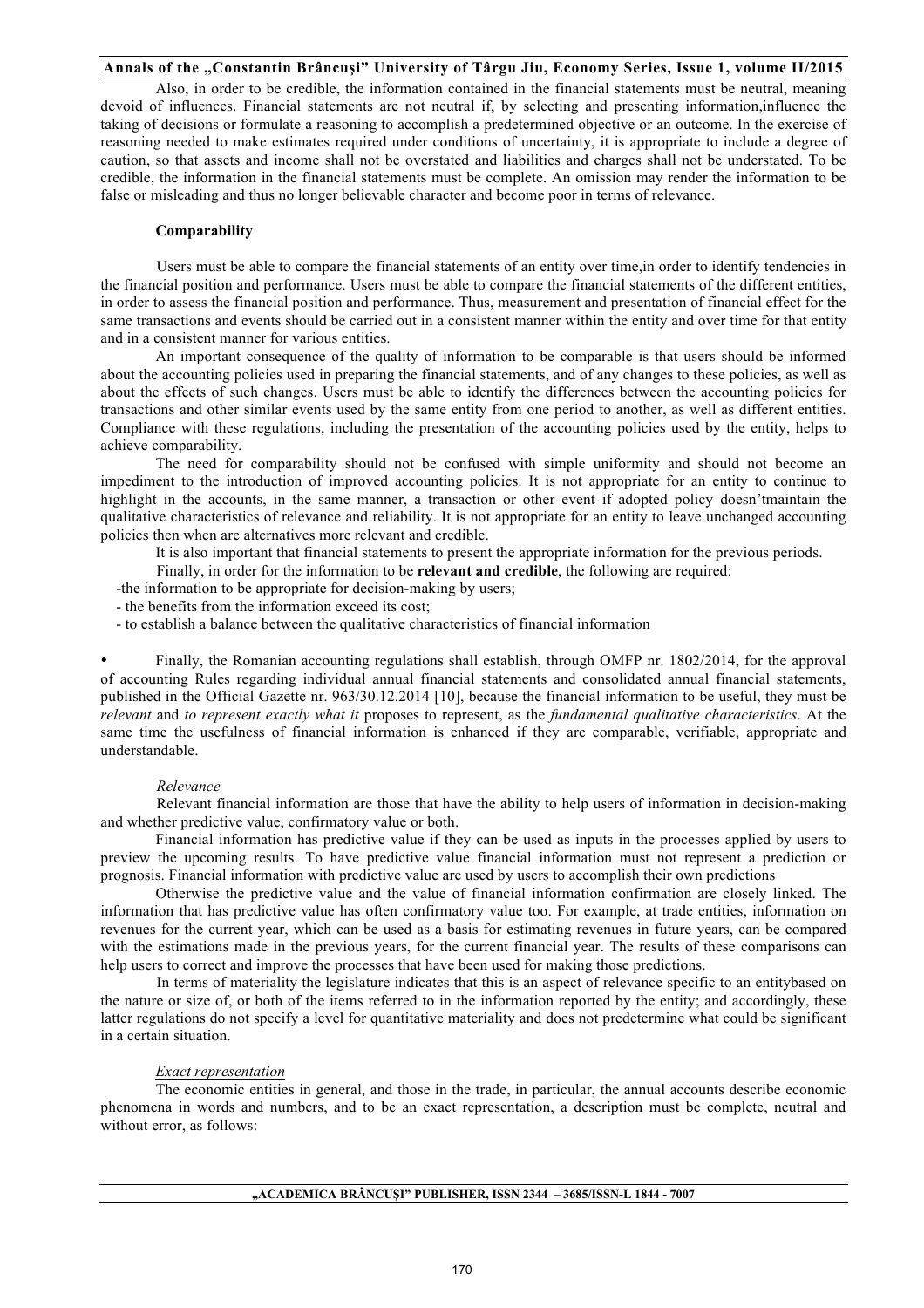- A complete description includes all the necessary information for a user to understand the phenomenon described, including the necessary explanations. For example, at trade entities, a complete description of a group of assets include at least a description of the nature of the assets in question, a numerical description of all assets and an indication of numerical description (for example, the initial cost or right value). For some items, a full description can impose explanations regarding the significant facts concerning the quality and nature of the elements, factors and circumstances which might impair their quality and nature, and the process used to determine the numerical descriptions.

A neutral description is one that does not support influences in the selection and presentation of financial information. A neutral description is not distorted, weighted, stressed, unstressed or otherwise manipulated to increase the probability of financial information to be received favorably or unfavorably by users. Neutral information does not mean information without purpose or without influence on their behavior. Relevant financial information is, by definition, those who have the ability to generate a difference in decisions made by users.

- Representation without error means that there are no errors or omissions in the description of the phenomena and the process used to generate the information reported was selected and applied without error.

But, for the application of the fundamental qualitative characteristics, the legislator provides for certain *quality features amplifiers*, meaning comparability, verifiability, opportunity and understanding, that must be maximized, insofar as this is possible; but still, the qualitative characteristics, either individually or in a group, there may not use the information if such information is irrelevant or are not represented exactly, since the latter are designed to enhance the usefulness of the information relevant and represented exactly.

#### *Comparability*

Information about a reporting entity, in trade, for instance, are much more useful if they can be compared with similar information about other entities and with similar information about the same entity related or to another period and data. Thus, comparability is one of the quality characteristics that allow users to identify and understand the similarities and differences between items. Unlike other quality features, comparability does not refer to a single item, but a comparison requires at least two elements.

In terms of consistency, although it is related to comparability, it is not identical with it. Consistency refers to the use of the same methods for the same elements, either from one period to another within a reporting entity, either in a single space for the various entities. Comparability is the goal and consistency helps to achieve this aim. Comparability does not mean uniformity. For the information to be comparable, similar aspects as nature must be submitted similarly, and different aspects should be presented differently.

### *Verifiability*

 Verifiability helps to assure users that information represents exactly the economic phenomena that aim to represent them. Verifiability means that through various independent and informed observerscould reach a consensus on the fact that a specific description is exact representation.

In turn, the check may be direct or indirect. Direct verification refers to checking a value or other representations through direct observation, for example, by counting the money. Indirect verification refers to the checking of entries for a model, a formula or another technique and to recalculate the results by using the same methodology. An example, at trade entities, is checking the inventory book values by checking the inputs (costs and quantities) and by recalculating the final stocks using the same assumptions concerning the flow of costs (for example, using the first in, first out).

#### *Opportunity*

Opportunity means that information is available to decision-makers as they make decisions in a timely manner. At trade entities, though in general, the older the information, the less useful, however, some information may be pertinent to remain long after the end of the reporting period because, for example, some users may be required to identify and assess industry tendencies.

#### *Understanding*

The economic entities in general, and those in the trade, in particular, the classification, characterization and presentation in clear and concise of the information it make them comprehensible. Although some phenomena are inherently complex and cannot be converted into easily understood phenomena, excluding information concerning these phenomena in financial reports would lead to the situation that these reports are incomplete

Financial reports (annual accounts themselves, as well as other documents made public) are drawn up for users who have sufficient knowledge of business and economic activities and studying and analyzing information with due care; however, the presentation of the financial statements must be such as to allow for their understanding of the different categories of users of the information contained therein.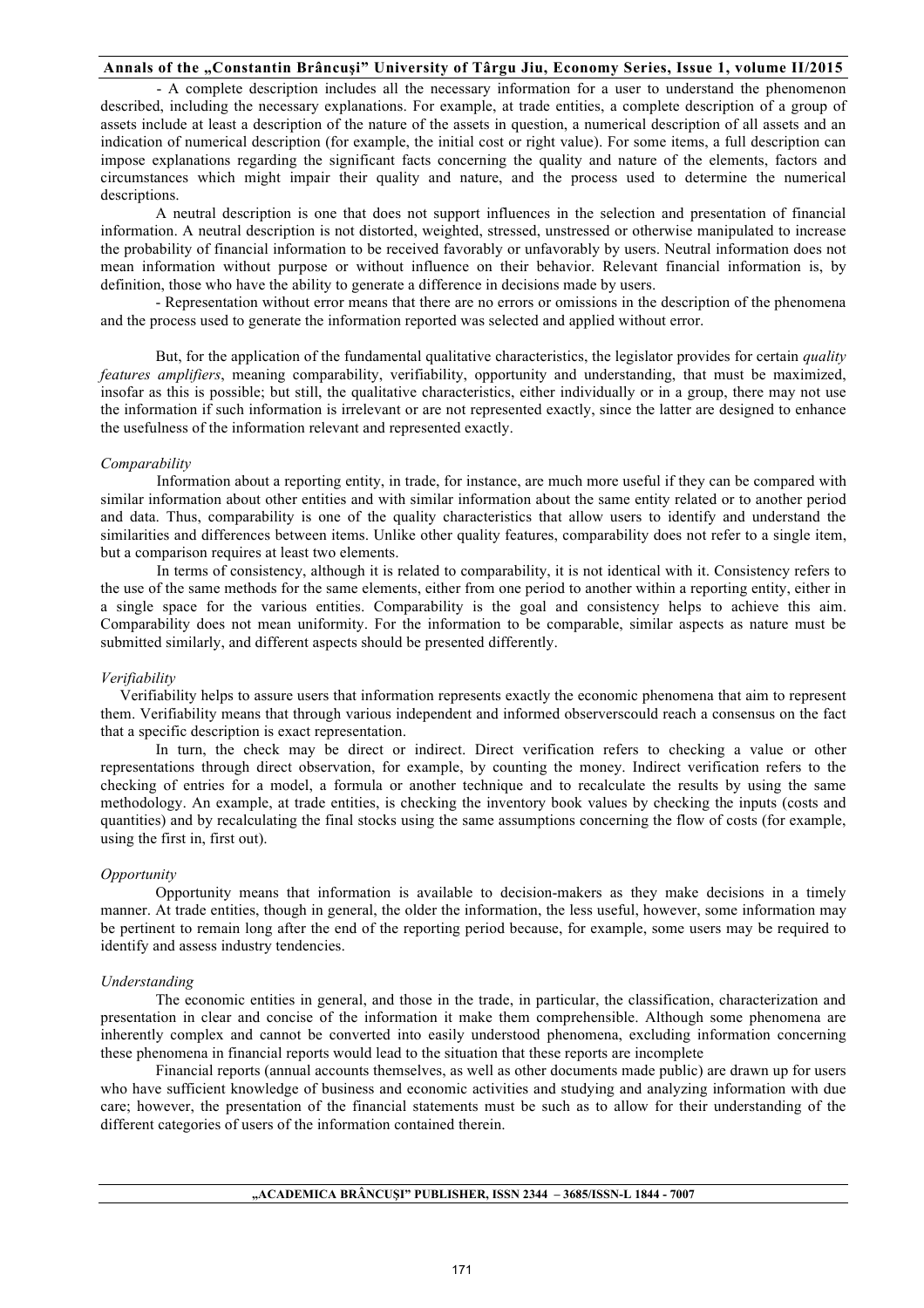In turn (Oprean, 2001) [6] considers that accounting information must be accurate,homogeneous and verifiable, useful, and timely at the same time. Also, at economic entities in general, and those in the trade, in particular, accounting information must be presented in accordance with their legal and economic basis, applying the accounting rules to be performed with sincerity, and the information to be provided on a regular basis, so that they can be used in the decision-making process, by persons who possess this quality.

In the same idea, if we refer, for example, to the annual financial statements , I also agree with Dimaquoted by (Luţă, 2010) [4] which states that although the annual financial statements are official documents, drawn up at the close of the financial year and is the terminus for the elaboration of the information about the financial position, performance and changes in financial position of the entity, however, annual financial statements, do not provide all the information users need for economic decision-making, since they, to a large extent, reveals the financial effects of the past events and does not gives, as a rule, non-financial information.Also,component parts of the annual financial statements correlate because they reflect different aspects of the same transactions or other events. Finally, although every situation offers different information, it is likely that either do not serve a single purpose or to provide all the information required by the specific needs of users.

On the other hand, (Needles, 2001) [5], mentions that according to SFAC (Statements of Financial Accounting Concepts) developed by the **FASB** (Financial Accounting Standards Board), the most important qualitative characteristics of accounting information are **clarity** and **usefulness;** and for that information to fulfill the requirement of utility, it must have two basic technical characteristics: **its relevance and reliability**.

With respect to the foregoing (Achim, 2009) [1] states that *clarity* can be assimilated with the *understanding* and the qualitative characteristics (relevance and reliability) are linked together with a quality considered secondary that being **comparability**. At the same time the author considers that the FASB does not neglect, but rather, requires that a general restriction on the ratio between the benefits and costs of accounting information in order to obtain accounting information to own quality characteristics listed above, and that report has to be or should be net favorable to the advantages offered.

Consideringthe foregoing I think that it would be particularly important to present more detailed qualitative characteristics of accounting information provided by IASB (International Accounting Standards Board), which, incidentally, have been taken up initially by the Romanian accounting regulations, as I outlined above, especially since, as can be inferred from the above, there are no significant differences between qualitative characteristics of accounting information provided by the IASB and the FASB.

#### **Understanding**

The general framework for drawing up and presentation of the financial statements, drawn up by the International Accounting Standards Board, in paragraph nr. 25, established that the essential quality of the information provided (informational system of trade entities-n.n.) is that they must be able to be easily understood by users. (...) However information on complex issues, which should be included in the financial statements due to their relevance in economic decision-making should not be excluded solely on the ground that it might be too difficult to understand for certain users

I also have the same opinion as (Achim, 2009) [1] and that this characteristic quality of the accounting information at trade entities, in this case, depends on the manufacturer of accounting information and its user, since, on the one hand, the manufacturer must report drafted accounting financial statements and other accounting reports in accordance with the rules and procedures established mostly through normative acts, and which thus drawn up shall be clear, comprehensible by their manufacturer; on the other hand, the conditions under which compliance with rules and procedures established, the understanding, interpretation and use of accounting information depends only on the user.

#### **Relevance**

The general framework for drawing up and presentation of the financial statements drawn up by the International Accounting Standards Board, in paragraph nr. 26, lays down that in order to be useful, the information (provided by the accounting information system of trade entities, for example-n.n.), must be relevant to the decisionmaking needs of users. The information is relevant when it affects the economic decisions of users by helping them to evaluate past, present or futureevents, confirming or correcting their previous assessments.

As some authors considers, (Needles, 2001) [5], (Oprean, 2001) [6], as well as (Achim, 2009) [1], relevance (pertinence) of accounting information is questionable charachteristic, because what is relevant for the manufacturer themselves or to some of the users is not relevant for others, but at the same time the authors consider that certain information is relevant to a large number of users if it has retroactive value, or allow assessment of past performance, predictive value whether it permits making predictions for the future and, accordingly, it is appropriate if the accounting information is offered and accepted exactly when you need it, any faster, but no later.

Also, the general framework for drawing up and presentation of the financial statements drawn up by the International Accounting Standards Board, in paragraph nr. 29, determines that the relevance of the information (provided by the accounting information system of trade entities, for example-n.n.) is influenced by the nature and materiality.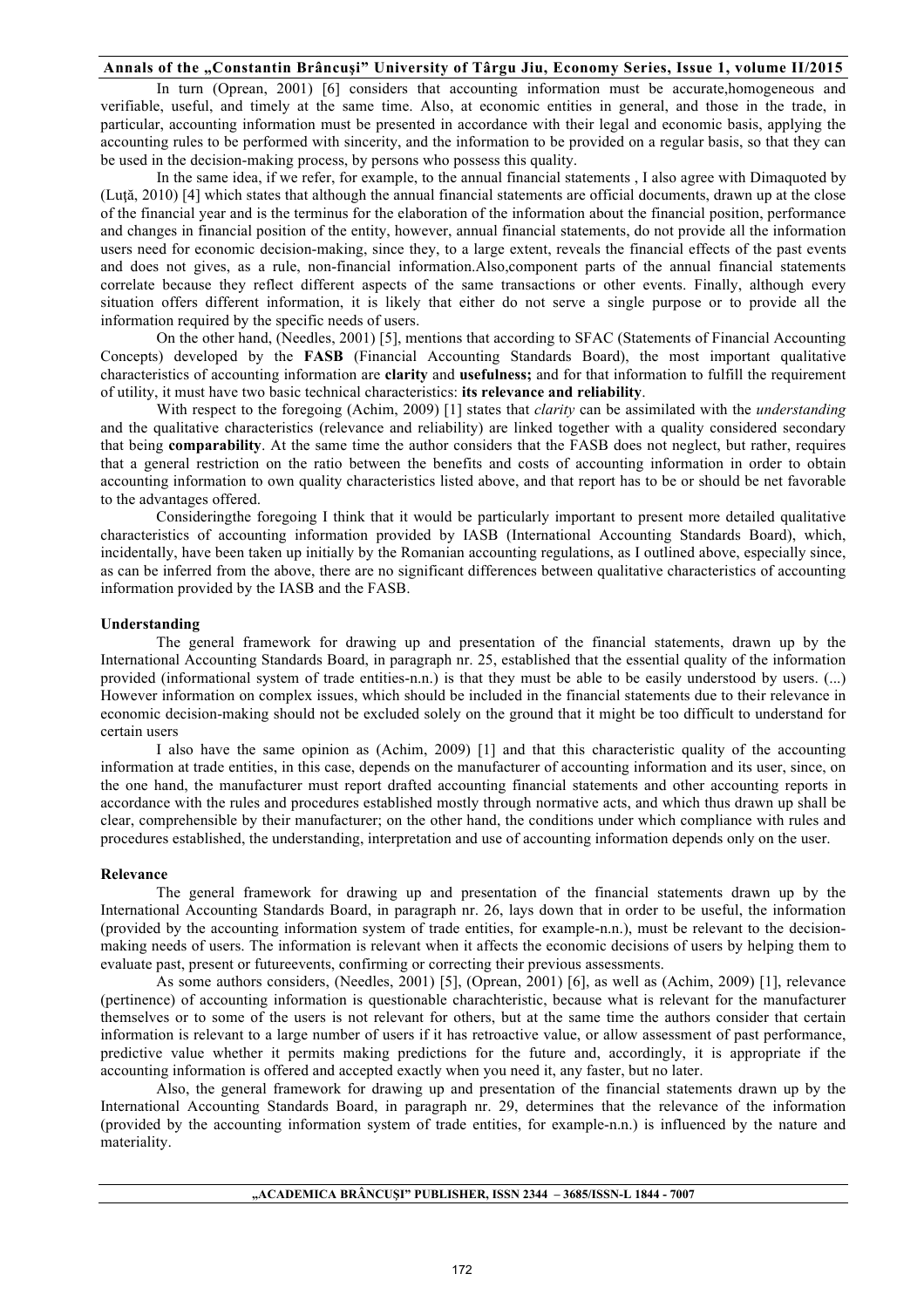In this sense (Achim, 2009) [1] considers that there are cases when the nature of accounting information is sufficient by itself to determine its relevance, but there are cases, opinion with which I agree, when both are important nature and materiality as accounting information relevance depends on many times of its value component, because the accounting information, for instance, are considered significant if through their ignorance would have taken another decision by users. Materiality of an accounting information is determined by the value of the component reporting the indicators they consider essential, such as turnover, net profit, total assets, etc., but still are situations when certain accounting information have fairly large significance even if their value is below the threshold of significance established, so in the end, opinion which I agree, accounting information producers are those who appreciate the relative importance of a phenomenon, for example, and users of accounting information, in turn, depend on the accuracy of such assessments.

But, considering the general framework for drawing up and presentation of the financial statements drawn up by the Committee for International Accounting Standards as well as those above, I also agree with the mention that the materiality provides a threshold rather than to represent a primary qualitative charachteristic that the information must have in order to be useful.

#### **Credibility**

The general framework for drawing up and presentation of the financial statements, drawn up by the International Accounting Standards Board sets out, in paragraph nr. 31, that information (provided by the accounting information system of trade entities, for example-n.n.) has the quality to be credible when it does not contain significant errors, it is not biased, and users can trust that it is accurately what information aims to represent or what is expected, reasonably, to represent.

Achim (2009) [1], quoting Colasse, considers, in connection with the accounting information, that the recipients ofaccounting information cannot confide but only in an information which is verifiable, neutral and accurate.

Detailing, I also have the same opinion with the author, namely that verifiability of accounting information provided by the entity's accounting information system in commerce, for instance, is ensured by compliance with applicable accounting rules and regulations, and such records which shall comply with the accounting rules in force, is verifiable accounts, and which provides verifiable accounting information.

In turn the neutrality of accounting information provided by the entity's accounting information system of trade, for example, would be understood that accounting information should not be influenced by the subjectivity of its producers.

Further, accuracy of accounting information provided by the entity's accounting information system in Commerce, in our case, is the way in which presents reality, meaning that there is a risk of unaccurate accounting information representation of what information is going to present.

Summarizing the requirements presented by the general framework for drawing up and presentation of the financial statements drawn up by the international accounting standards Board, we can say that in order to be credible the accounting information provided by the accounting information system of trade entities should comply with the following:

a)to report accurately the transactions and other events (paragraph nr. 33), meaning the accounting information presented by accounting reports must represent reliably the transactions and other events that change the financial position, financial performance and cash flows;

b) to account for and submit events according to their background and economic reality and not merely with their legal form (paragraph nr. 35);

c) accounting information must be neutral, meaning to be pointless influences (paragraph nr. 36), meaning that the result of a fiscal year shall not be altered, increased or decreased artificially, in order to present a favorable or unfavorable images that would influence the decisions of users;

d) accounting information must be based on the appreciation of prudence uncertainties affecting the financial position, financial performance and cash flows of the entity (paragraph nr. 37), for the purposes of inclusion of a degree of caution when you make estimates required under conditions of uncertainty, so that assets and income shall not be overstated and liabilities and charges shall not be underestimated;

e) accounting information must be completed in reasonable limits of materiality threshold and the cost of obtaining these types of information (paragraph nr. 38).

#### **Comparability**

The general framework for drawing up and presentation of the financial statements drawn up by the international accounting standards board sets out, in paragraph nr. 39, that users (information provided by the entity's accounting information system in commerce-n.n.) must be able to compare the financial statements of the entities to be able to identify tendencies in the financial position and performance.

In the case of economic entities, in general, and those in the trade, in particular, users should also be able to compare the financial statements of the individual entities, in order to assess the financial position, performance and changes in financial position. At the same time comparability requires consistent application of assessment methods for